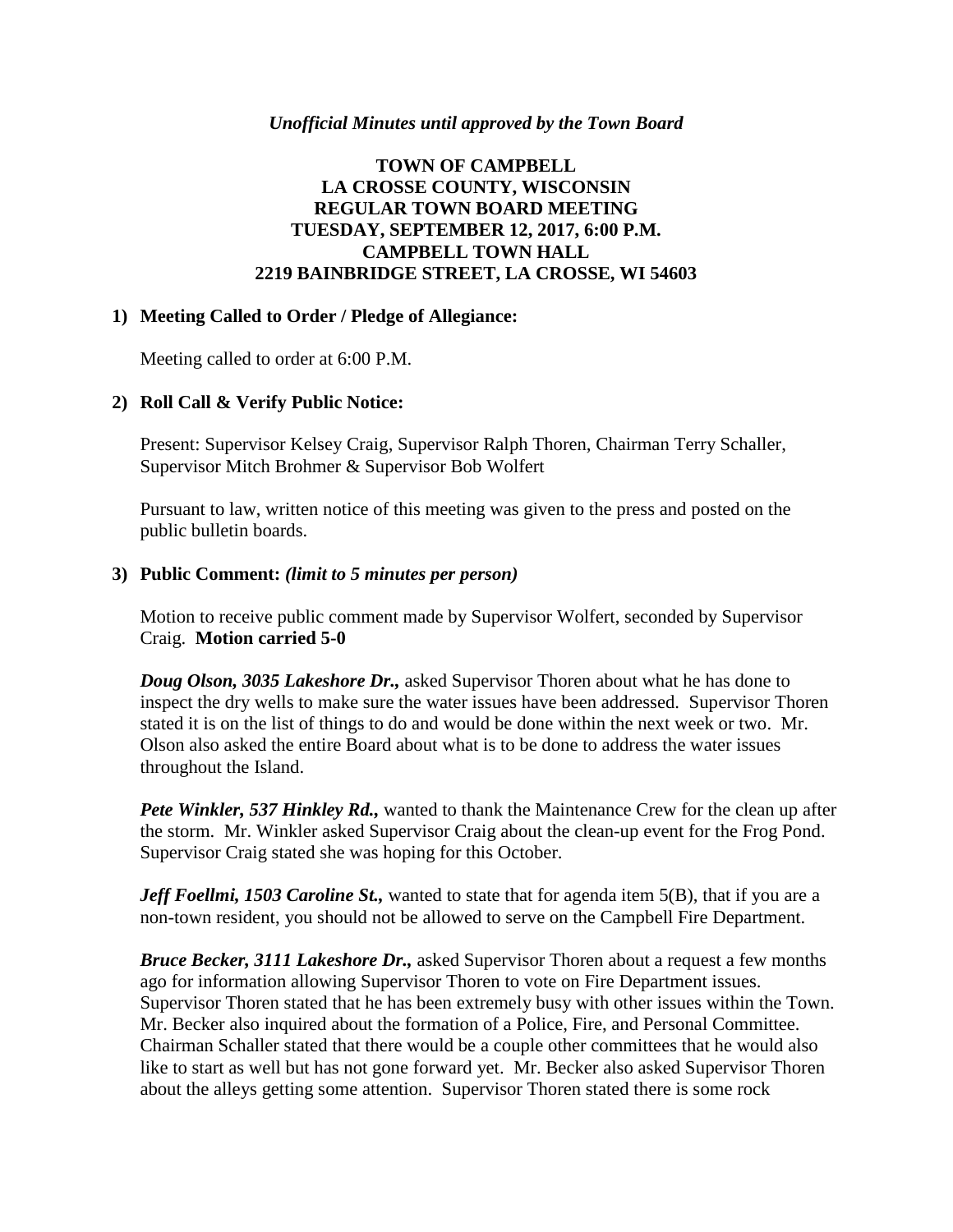purchased but will require some time to complete. Supervisor Thoren does not feel all the alleys will be completed this year. Mr. Becker asked Supervisor Wolfert if he has noticed the four (4) sanitary sewer manholes that are apparently caving in north of Robin's Nest on Lakeshore.

*Lee Weis, 100 Church Dr.,* asked about last month's request to place the meeting audio's on the Town website. Clerk Hawkins stated that he again took the request under advisement and decided not to place them on the website. Mr. Weis also asked for the immediate and unconditional resignation of Fire Chief Nate Melby on the grounds of the act of dismissal of a Fire Department member, not following the rules and having someone else having to remind him of these rules, and not terminating multiple members who have committed actions unbecoming of a public employee and firefighter. Mr. Weis asks the Town Board, acting also as the Fire Board for action.

Motion to close public comment made by Supervisor Wolfert, seconded by Chairman Schaller. **Motion carried 5-0**

- **4) Consent Agenda: (All items listed are considered routine and will be enacted with one motion. There will be no separate discussion of these items unless a Board member so requests, in which case the item will be removed from the Consent Agenda and be considered on the Regular Agenda).**
	- **A) Approval of Minutes:** Regular Board Meeting 08/08/2017

### **B) Plan Commission Meeting Recommendations: No Meeting**

### **C) Payment of Bills:**

Motion to approve the Consent Agenda made by Supervisor Brohmer, seconded by Supervisor Craig. **Motion carried 5-0**

# **5) Business:**

**A)** Approval of a Temporary Class "B" Retailer's License for the French Island Lions Club for September 23, 2017 at the Community Center. (Clerk)

Motion to approve a Temporary Class "B" Retailer's License for the French Island Lions Club for September 23, 2017 at the Community Center made by Supervisor Brohmer, seconded by Supervisor Wolfert. **Motion carried 5-0**

**B)** Approval of Fire/EMS non-resident members. (Clerk)

Assistant Fire Chief, Matthew Van Loon, stated that the individual has applied for membership as an EMT/First Responder. The individual is currently looking to move from La Crosse to the Island but has no definitive timeline. The individual would be available during the daytime.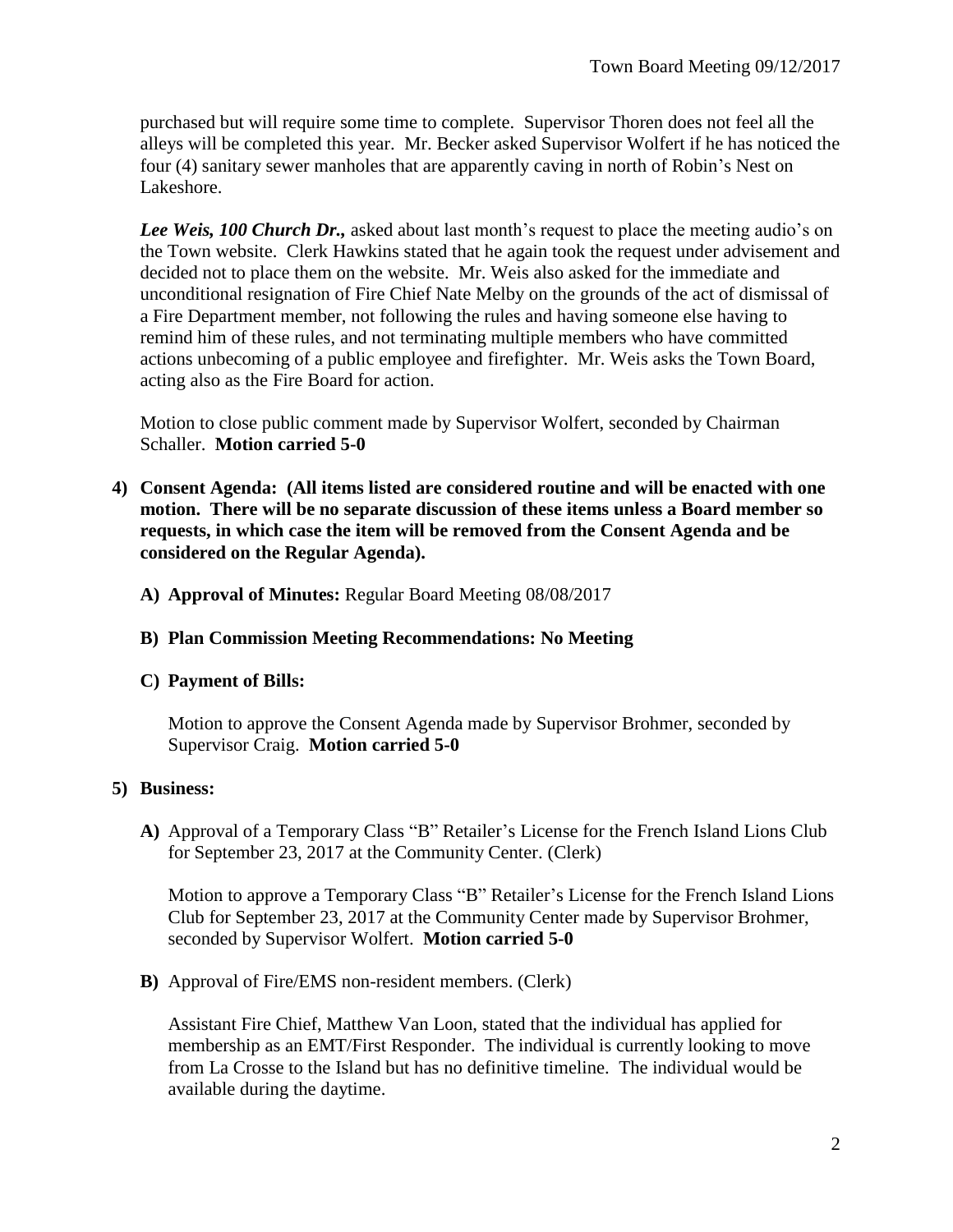Motion to deny approval of Fire/EMS non-resident member as submitted made by Supervisor Craig, no second. **Motion failed**

Motion to hold over until the individual moves to the Island made by Supervisor Wolfert, no second. **Motion failed**

Motion to approve to hire as soon as the individual becomes a Town of Campbell resident made by Supervisor Brohmer, seconded by Supervisor Wolfert. **Motion carried 5-0**

**C)** Purchase of a 2nd furnace for the Town Maintenance Shop. (Brohmer)

Motion to approve the purchase of a  $2<sup>nd</sup>$  furnace for the Town Maintenance Shop in 2017 made by Supervisor Craig, seconded by Chairman Schaller. **Motion carried 5-0**

**D)** 2018 Cooperative Recycling Agreement. (Brohmer)

Motion to approve the 2018 Cooperative Recycling Agreement made by Supervisor Wolfert, seconded by Supervisor Craig. **Motion carried 5-0**

**E)** Future use of Nelson Park Ball Field. (Schaller)

Chairman Schaller mentioned that he and Clerk Hawkins attended a meeting with Airport Manager, Clinton Torp and La Crosse Council Member, Andrea Richmond to discuss the future use of Nelson Park Ball Field. Chairman Schaller stated that the airport was inquiring about extending their fence line to include the ball diamond and surrounding area that is City of La Crosse property. Mr. Torp stated that a lease option would be available but due to FAA regulations, they would have to lease the land for fair market value. That amount is yet to be determined.

# **No Action Taken**

**F)** Establishing a Storm Water Utility. (Thoren)

Supervisor Thoren wanted to get some opinions from the Board regarding possible establishment of a Storm Water Utility to help with water/drainage issues. Supervisor Wolfert wanted to make clear that a new utility would be an additional tax to the residents and another layer of bureaucracy and he would oppose the formation of a Storm Water Utility.

### **No Action Taken**